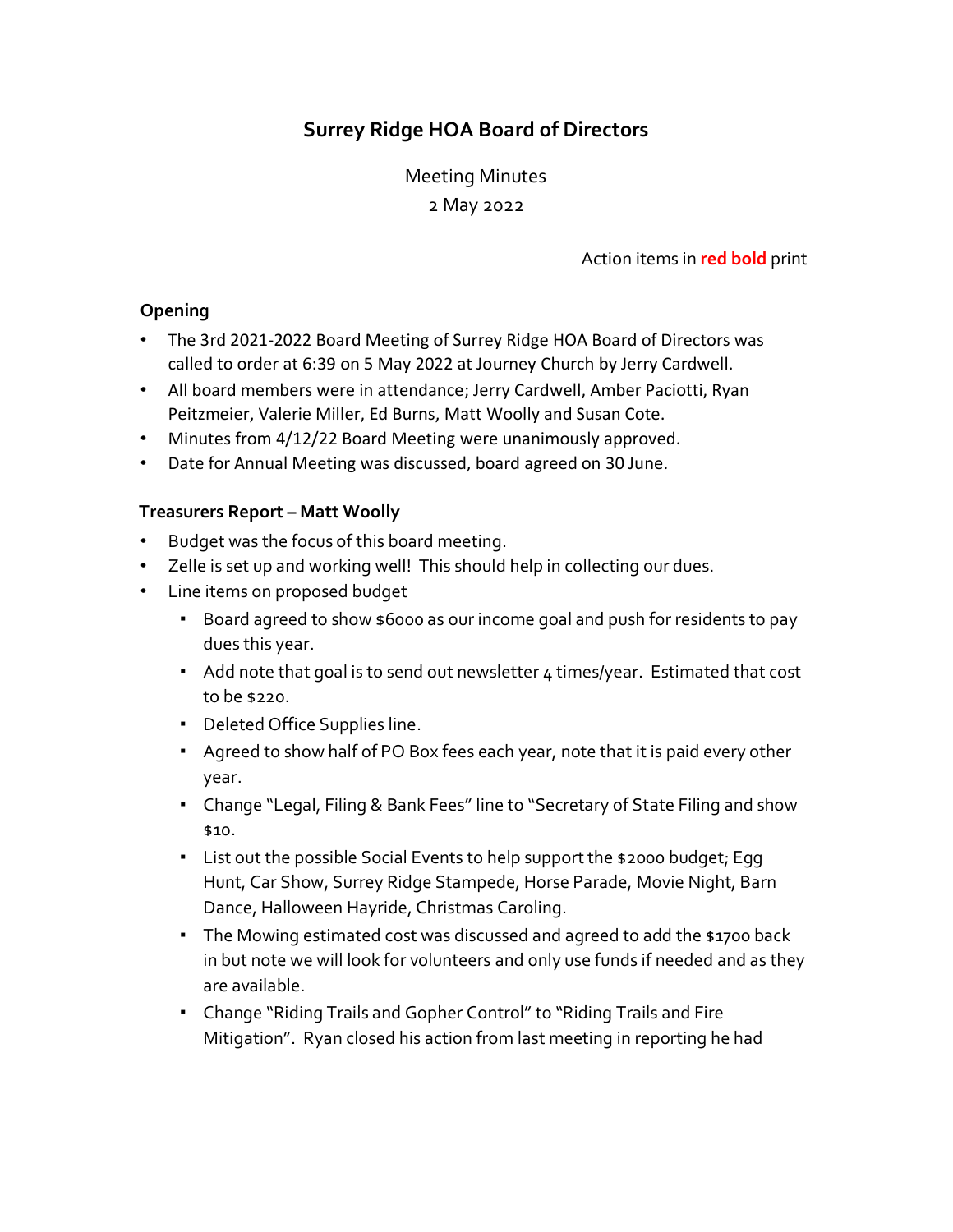contacted his friend, Lane, and he will be able to provide his bush hog to help with the trail clean-up.

- Date was confirmed for 21 May for the first trail clean-up. **Susan to make sure it is on website.**
- Take out "Weed Control" line for budget and **Jerry to work with county to provide.**
- Note that the Neighborhood Clean-Up is held 2x per year
- Show \$30 for Arena Maintenance line. **Matt volunteered to repair the kickboards.**
- Add Flag maintenance line

## **Discussion Topics**

- Newsletter Publication and Review
	- Board members were all good with latest redlines. **Jerry to verify Annual Meeting date with Journey Church and Valerie will send newsletter and notifications to Patte.**
- Status on Facebook Page and Website
	- Valerie reported we could reactivate and update the existing page or develop a new one. Jerry has identified a volunteer who would be willing to work. **Jerry to provide name and contact to Valerie to work handover.**
	- Website needs refreshing and format updates. Same volunteer as noted above has volunteered to work the website. **Jerry to get her info to Susan also. Susan will set up a meeting to hand over.**
	- The intent would be for the Website and the Facebook page to complement each other and work together to get information and communication out to the neighborhood better.
	- It was suggested that this volunteer also run for the board as this is where most of the information for the web and Facebook is determined. **Jerry, Valerie, and Susan all to help recruit this volunteer.**
- Discussion on ACC
	- Marvin and Susan have volunteered to stay on another year.
	- As this would result in all 3 members rolling off next year it was suggested to look for one more volunteer to add at Annual Meeting so there is one member carry-over. **Action for the HOA Board members to help recruit new ACC candidate.**